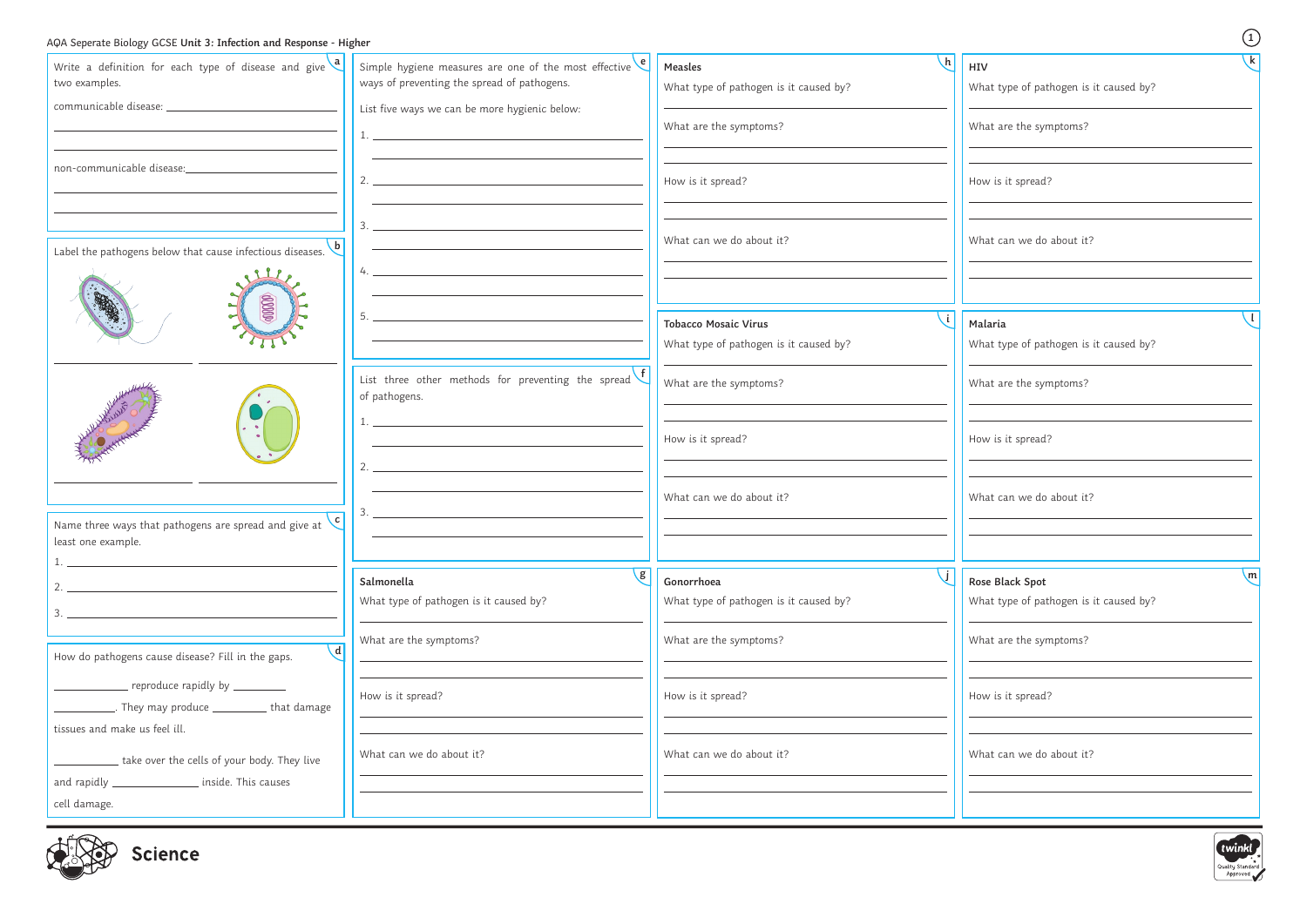| AQA Seperate Biology GCSE Unit 3: Infection and Response - Higher                                      |                                                                                                                                                                                                                                 |                           |                   |                      |                                                                                                                                                                                                                                                                                                                                                                                                                                       | $\circled{2}$                                                                                        |
|--------------------------------------------------------------------------------------------------------|---------------------------------------------------------------------------------------------------------------------------------------------------------------------------------------------------------------------------------|---------------------------|-------------------|----------------------|---------------------------------------------------------------------------------------------------------------------------------------------------------------------------------------------------------------------------------------------------------------------------------------------------------------------------------------------------------------------------------------------------------------------------------------|------------------------------------------------------------------------------------------------------|
| Explain how your skin prevents microorganisms getting $\frac{a}{a}$<br>into your body.                 | Describe each role of a white blood cell and explain how $\frac{d}{dt}$<br>it protects you against disease.                                                                                                                     |                           |                   |                      | Define the following terms:                                                                                                                                                                                                                                                                                                                                                                                                           | State where the following drugs were discovered.                                                     |
|                                                                                                        | $\begin{pmatrix} 0 & 0 & 0 \\ 0 & 0 & 0 \\ 0 & 0 & 0 \end{pmatrix} \rightarrow \begin{pmatrix} 0 & 0 & 0 \\ 0 & 0 & 0 \\ 0 & 0 & 0 \end{pmatrix} \rightarrow \begin{pmatrix} 0 & 0 & 0 \\ 0 & 0 & 0 \\ 0 & 0 & 0 \end{pmatrix}$ |                           |                   |                      | antigen:______________________                                                                                                                                                                                                                                                                                                                                                                                                        |                                                                                                      |
|                                                                                                        |                                                                                                                                                                                                                                 |                           |                   |                      |                                                                                                                                                                                                                                                                                                                                                                                                                                       | Who discovered penicillin?                                                                           |
|                                                                                                        |                                                                                                                                                                                                                                 |                           |                   |                      |                                                                                                                                                                                                                                                                                                                                                                                                                                       | Why is it difficult to discover new medicines?                                                       |
|                                                                                                        |                                                                                                                                                                                                                                 |                           |                   |                      | <u> Alexandria (h. 1878).</u><br>Nobel de la construcción de la construcción de la construcción de la construcción de la construcción de la con                                                                                                                                                                                                                                                                                       |                                                                                                      |
|                                                                                                        |                                                                                                                                                                                                                                 |                           |                   |                      | $\sqrt{g}$<br>Describe how vaccinations prevent illness.                                                                                                                                                                                                                                                                                                                                                                              | Where do most new drugs now come from?                                                               |
| Explain how the respiratory system is adapted to reduce $\overline{b}$<br>the entry of microorganisms. |                                                                                                                                                                                                                                 |                           |                   |                      |                                                                                                                                                                                                                                                                                                                                                                                                                                       | What has to happen before a drug can be used?                                                        |
|                                                                                                        |                                                                                                                                                                                                                                 |                           |                   |                      | $\bigodot \frac{1}{\# 1} \rightarrow \bigodot \rightarrow \frac{1}{\# 1} \rightarrow \frac{1}{\# 1} \frac{1}{\# 1} \times \frac{1}{\# 1} \times \frac{1}{\# 1} \times \frac{1}{\# 1} \times \frac{1}{\# 1} \times \frac{1}{\# 1} \times \frac{1}{\# 1} \times \frac{1}{\# 1} \times \frac{1}{\# 1} \times \frac{1}{\# 1} \times \frac{1}{\# 1} \times \frac{1}{\# 1} \times \frac{1}{\# 1} \times \frac{1}{\# 1} \times \frac{1}{\# $ | $\frac{1}{2}$ .                                                                                      |
|                                                                                                        | $\epsilon$  <br>Tick the correct boxes.                                                                                                                                                                                         |                           |                   |                      |                                                                                                                                                                                                                                                                                                                                                                                                                                       |                                                                                                      |
|                                                                                                        |                                                                                                                                                                                                                                 |                           |                   |                      |                                                                                                                                                                                                                                                                                                                                                                                                                                       |                                                                                                      |
|                                                                                                        |                                                                                                                                                                                                                                 |                           |                   |                      | $\lfloor h \rfloor$<br>Fill in the missing words:                                                                                                                                                                                                                                                                                                                                                                                     | $\overline{\sqrt{k}}$<br>Describe each process of drug testing.                                      |
|                                                                                                        |                                                                                                                                                                                                                                 |                           |                   |                      | The use of _________________ has greatly reduced the<br>deaths from infectious ________________ diseases. However,                                                                                                                                                                                                                                                                                                                    | $\begin{minipage}{.4\linewidth} \textit{preclinical testing:}\quad \textit{________} \end{minipage}$ |
|                                                                                                        |                                                                                                                                                                                                                                 | <b>Treats</b><br>Symptoms | Kills<br>Bacteria | <b>Kills Viruses</b> | the evolution of strains that are ___________________to<br>antibiotics is a concern.                                                                                                                                                                                                                                                                                                                                                  |                                                                                                      |
| c <br>Explain how the digestive system is adapted to reduce<br>the entry of microorganisms.            | painkillers                                                                                                                                                                                                                     |                           |                   |                      | ___________________ are specific which means they                                                                                                                                                                                                                                                                                                                                                                                     |                                                                                                      |
|                                                                                                        |                                                                                                                                                                                                                                 |                           |                   |                      |                                                                                                                                                                                                                                                                                                                                                                                                                                       |                                                                                                      |
|                                                                                                        | antibiotics                                                                                                                                                                                                                     |                           |                   |                      |                                                                                                                                                                                                                                                                                                                                                                                                                                       |                                                                                                      |
|                                                                                                        |                                                                                                                                                                                                                                 |                           |                   |                      |                                                                                                                                                                                                                                                                                                                                                                                                                                       |                                                                                                      |



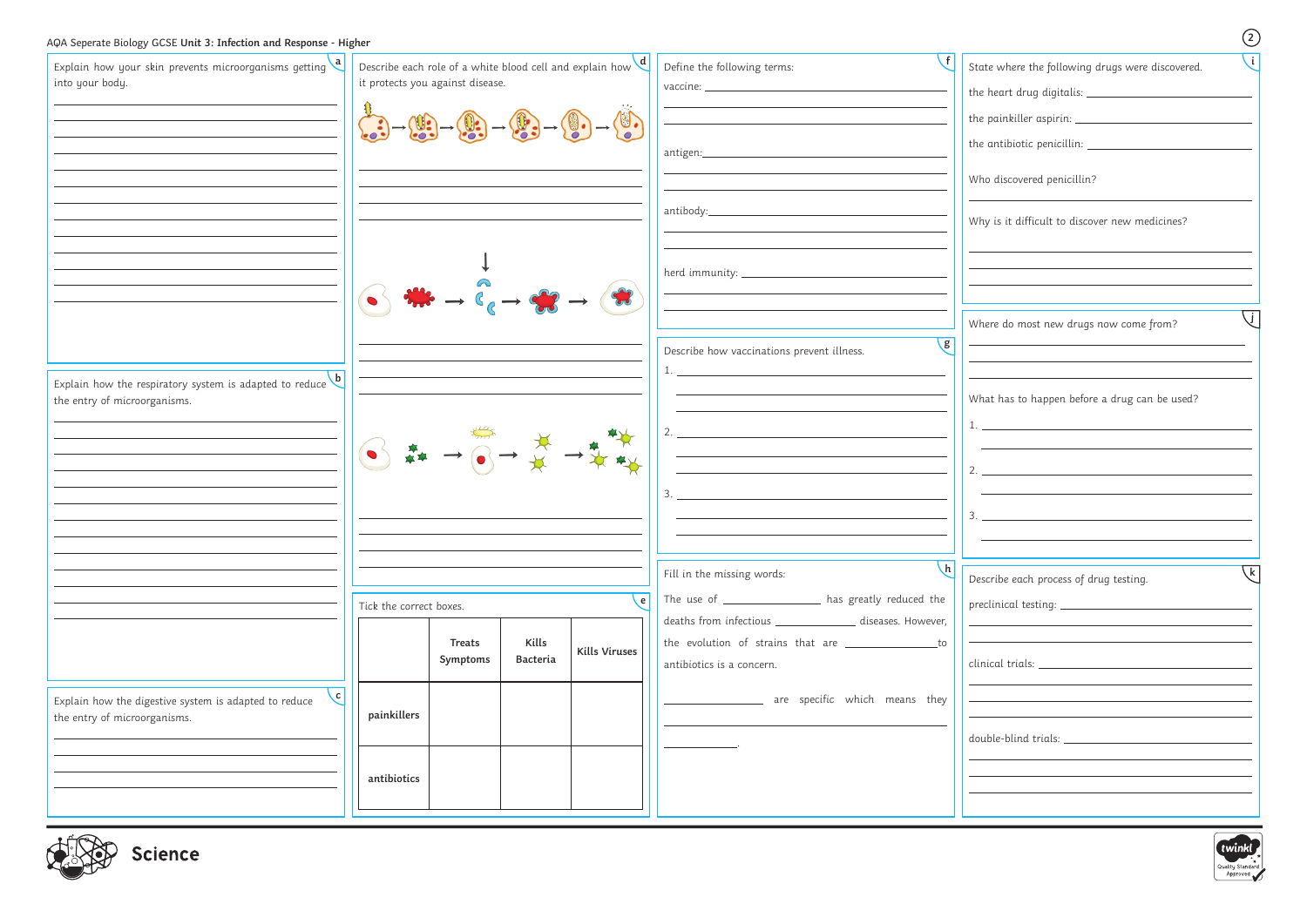| Label the diagram with the following keywords:                                                                        | $\mathbf{a}$                                                | Give an example of a plant disease caused by each type $\hbox{\textbf{h}}$       | $\mathbf k$<br>Plant B has an ion deficiency.                                                                                                    |
|-----------------------------------------------------------------------------------------------------------------------|-------------------------------------------------------------|----------------------------------------------------------------------------------|--------------------------------------------------------------------------------------------------------------------------------------------------|
| • lymphocyte                                                                                                          |                                                             | of pathogen below.                                                               |                                                                                                                                                  |
| · monoclonal antibodies                                                                                               |                                                             |                                                                                  |                                                                                                                                                  |
| • hybridoma                                                                                                           |                                                             |                                                                                  |                                                                                                                                                  |
| · tumour cell                                                                                                         |                                                             |                                                                                  |                                                                                                                                                  |
|                                                                                                                       |                                                             | $\begin{minipage}{.4\linewidth} \hspace*{0.2cm} \textbf{insect:} \end{minipage}$ |                                                                                                                                                  |
|                                                                                                                       |                                                             |                                                                                  |                                                                                                                                                  |
|                                                                                                                       |                                                             |                                                                                  |                                                                                                                                                  |
|                                                                                                                       |                                                             | This plant has an ion deficiency.                                                |                                                                                                                                                  |
|                                                                                                                       |                                                             |                                                                                  |                                                                                                                                                  |
| Monoclonal antibodies are specific. What does this mean? b                                                            | Explain how monoclonal antibodies can be used to $\epsilon$ |                                                                                  |                                                                                                                                                  |
|                                                                                                                       | treat cancer.                                               |                                                                                  | Identify which ion is deficient.                                                                                                                 |
|                                                                                                                       |                                                             |                                                                                  |                                                                                                                                                  |
|                                                                                                                       |                                                             |                                                                                  | Explain how this ion deficiency causes the condition in                                                                                          |
|                                                                                                                       |                                                             | Identify which ion is deficient.                                                 | the diagram.                                                                                                                                     |
| Why are monoclonal antibodies less widely used than $\epsilon$<br>intended when they were first developed?            |                                                             |                                                                                  |                                                                                                                                                  |
|                                                                                                                       |                                                             | Explain how this ion deficiency causes the condition in the                      |                                                                                                                                                  |
|                                                                                                                       |                                                             | diagram.                                                                         |                                                                                                                                                  |
|                                                                                                                       |                                                             |                                                                                  |                                                                                                                                                  |
| $\overline{d}$<br>Describe five ways in which monoclonal antibodies can                                               |                                                             |                                                                                  |                                                                                                                                                  |
| be used.                                                                                                              | List seven ways that you can tell if a plant is diseased.   |                                                                                  |                                                                                                                                                  |
|                                                                                                                       |                                                             |                                                                                  | Name three physical defence responses that help a                                                                                                |
| 2.                                                                                                                    | 2.                                                          |                                                                                  | plant to defend against microorganisms.                                                                                                          |
| <u> 1989 - Johann Barn, mars ann an t-Amhain an t-Amhain an t-Amhain an t-Amhain an t-Amhain an t-Amhain an t-Amh</u> | $\overline{\mathbf{3.}}$                                    |                                                                                  | <u> 1980 - Andrea Andrew Maria (b. 1980)</u>                                                                                                     |
|                                                                                                                       |                                                             |                                                                                  |                                                                                                                                                  |
|                                                                                                                       |                                                             |                                                                                  |                                                                                                                                                  |
|                                                                                                                       |                                                             | Name three mechanical adaptations that plants have to                            |                                                                                                                                                  |
|                                                                                                                       | $\mathfrak{b}.$ $\blacksquare$                              | protect themselves against herbivores.                                           |                                                                                                                                                  |
|                                                                                                                       |                                                             |                                                                                  |                                                                                                                                                  |
|                                                                                                                       |                                                             |                                                                                  |                                                                                                                                                  |
|                                                                                                                       |                                                             |                                                                                  |                                                                                                                                                  |
| Give three ways to identify plant diseases.                                                                           | <b>g</b>                                                    |                                                                                  | $\mathsf{m}$<br>Name two chemical plant defence responses.                                                                                       |
|                                                                                                                       |                                                             |                                                                                  | $\mathbf{r} = \mathbf{r} \cdot \mathbf{r}$ , where $\mathbf{r} = \mathbf{r} \cdot \mathbf{r}$ , where $\mathbf{r} = \mathbf{r} \cdot \mathbf{r}$ |
| $2.$ $\overline{\phantom{a}}$                                                                                         |                                                             |                                                                                  |                                                                                                                                                  |
| 3.                                                                                                                    |                                                             |                                                                                  |                                                                                                                                                  |
|                                                                                                                       |                                                             |                                                                                  |                                                                                                                                                  |
|                                                                                                                       |                                                             |                                                                                  | twinkl                                                                                                                                           |

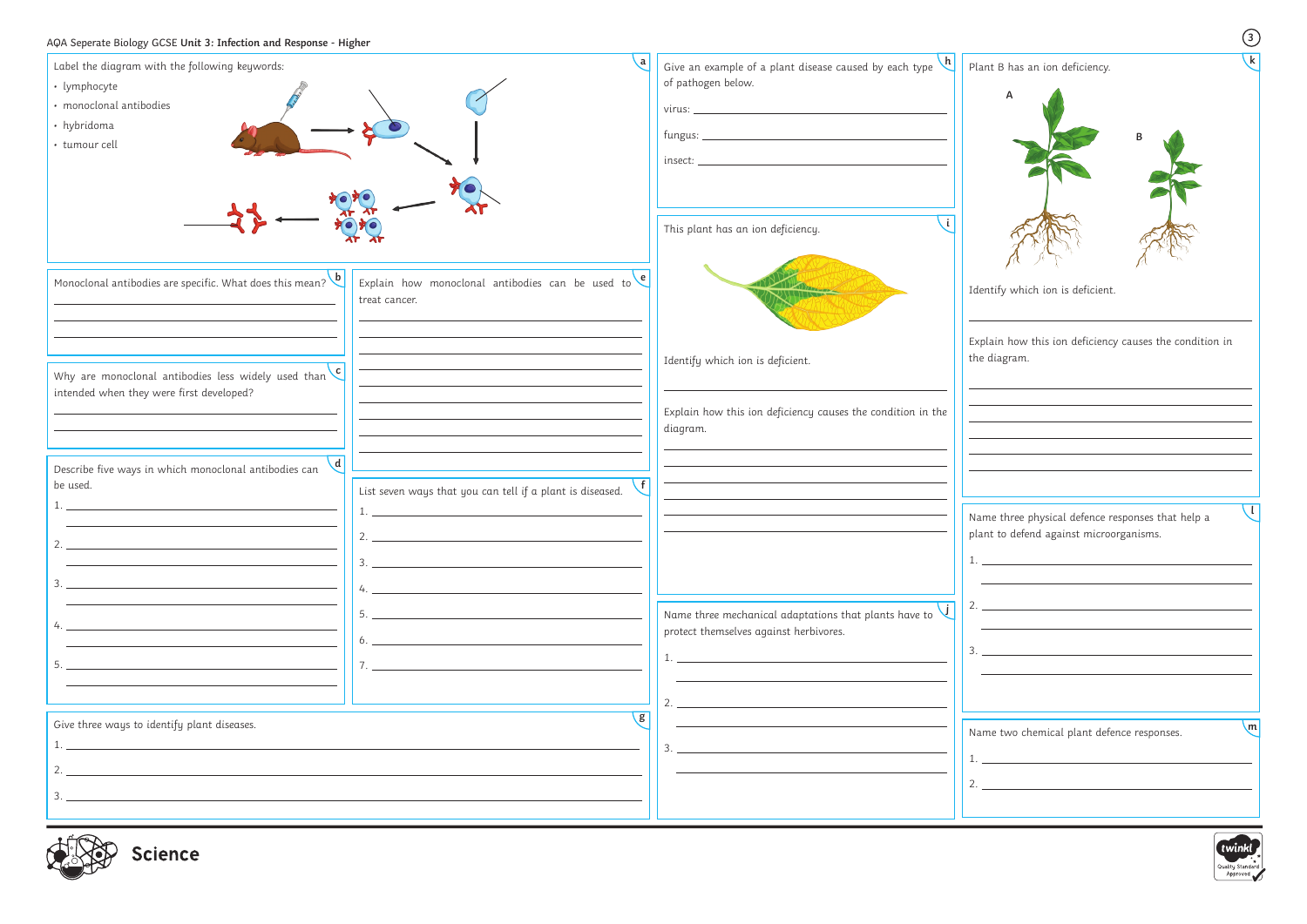# AQA Seperate Biology GCSE **Unit 3: Infection and Response - Higher Answers <sup>1</sup>**

at type of pathogen is it caused by? **protist**

at are the symptoms? **Recurrent fever - can be fatal.**

v is it spread?

**Mosquitoes act as a vector, passing the protist to the**   $n$ an bloodstream when they feed on the blood.

at can we do about it?

at type of pathogen is it caused by? **fungus**

at are the symptoms?

v is it spread? **Spores are carried by water or wind.**

at can we do about it?

fungicides to treat the plant.

at type of pathogen is it caused by? **virus** at are the symptoms? **Initially causes a flu-like illness. Damages the immune system so that it can't deal with other infections or cancers.** v is it spread? **Sexual contact or exchange of bodily fluids, such as blood.** at can we do about it? **j**

**Antiretroviral drugs help to stop the virus attacking the immune system. There is no cure or vaccine.** 

### **Malaria**

**Preventing the vectors (mosquitoes) from breeding. Using mosquito nets and repellents to avoid being bitten. Taking antimalarial drugs.**

# **Rose Black Spot**

**Purple or black spots develop on the leaves. Leaves turn yellow and fall off prematurely which reduces photosynthesis, affecting the growth of the plant.**

| Write a definition for each type of disease and give $\sqrt{a}$<br>two examples.<br>communicable disease: Caused by pathogens and can be<br>passed from one person to another. Possible examples:<br>measles, salmonella, gonorrhoea, HIV, tobacco mosaic<br>virus, rose black spot, malaria.<br>non-communicable disease: Can not be passed on from<br>one person to another. Possible examples: heart disease,<br>diabetes, cancer.<br>$\mathbf{b}$<br>Label the pathogens below that cause infectious diseases. | Simple hygiene measures are one of the most effective $\mathcal{C}$<br>ways of preventing the spread of pathogens.<br>List five ways we can be more hygienic below:<br>1. Washing hands after going to the toilet, before cooking<br>or eating and after contact with animals or sick people.<br>2. Using disinfectants on surfaces.<br>3. Keeping raw meat away from food that is<br>eaten uncooked.<br>4. Coughing or sneezing into a tissue.<br>5. Keeping agricultural machinery, and people using it,<br>clean to prevent the spread of plant diseases. | g<br><b>Measles</b><br>What type of pathogen is it caused by?<br>virus<br>What are the symptoms?<br>A fever and red rash on the skin. Can be fatal if there are<br>complications.<br>How is it spread?<br>By air - the inhalation of droplets from coughs and sneezes.<br>What can we do about it?<br>There is no treatment, so young children are vaccinated<br>against it.                                                             | <b>HIV</b><br>Wha<br>viru<br>Wha<br>Initi<br>syst<br>How<br>Sexu<br>Wha<br>Anti<br>imn             |
|--------------------------------------------------------------------------------------------------------------------------------------------------------------------------------------------------------------------------------------------------------------------------------------------------------------------------------------------------------------------------------------------------------------------------------------------------------------------------------------------------------------------|--------------------------------------------------------------------------------------------------------------------------------------------------------------------------------------------------------------------------------------------------------------------------------------------------------------------------------------------------------------------------------------------------------------------------------------------------------------------------------------------------------------------------------------------------------------|------------------------------------------------------------------------------------------------------------------------------------------------------------------------------------------------------------------------------------------------------------------------------------------------------------------------------------------------------------------------------------------------------------------------------------------|----------------------------------------------------------------------------------------------------|
| bacteria<br>virus<br>fungi<br>protist<br>Name three ways that pathogens are spread and give at<br>least one example.<br>1. By air: cold, flu, tuberculosis.                                                                                                                                                                                                                                                                                                                                                        | List three other methods for preventing the spread<br>of pathogens.<br>1. Keep infected individuals in isolation.<br>2. Destroy the vectors that carry pathogens.<br>3. vaccination                                                                                                                                                                                                                                                                                                                                                                          | <b>Tobacco Mosaic Virus</b><br>What type of pathogen is it caused by?<br>virus<br>What are the symptoms?<br>Mosaic discolouration of the leaves which reduces<br>photosynthesis and affects the growth of the plant.<br>How is it spread?<br>Direct contact between diseased plant material and<br>healthy plants. Insects can also act as vectors.<br>What can we do about it?<br>TMV resistant strains. Good hygiene and pest control. | Mal<br>Wha<br>prot<br>Wha<br>Rect<br>How<br>Mos<br>hun<br>Wha<br>Prey<br>mos<br>anti               |
| 2. By direct contact: malaria, STDs, HIV.<br>3. By water: cholera, salmonellosis.<br>$\mathsf{d}\mathsf{l}$<br>How do pathogens cause disease? Fill in the gaps.<br>Bacteria reproduce rapidly by binary fission. They may<br>produce toxins that damage tissues and make us feel ill.<br>Viruses take over the cells of your body. They live and<br>rapidly reproduce inside. This causes cell damage.                                                                                                            | g)<br>Salmonella<br>What type of pathogen is it caused by?<br>bacteria<br>What are the symptoms?<br>Fever, abdominal cramps, vomiting and diarrhoea.<br>How is it spread?<br>Eating undercooked food or food contaminated from<br>contact with raw meat, e.g. raw chicken.<br>What can we do about it?<br>Poultry are vaccinated to control the spread.                                                                                                                                                                                                      | Gonorrhoea<br>What type of pathogen is it caused by?<br>bacteria<br>What are the symptoms?<br>Thick yellow or green discharge from the vagina or penis<br>and pain on urinating.<br>How is it spread?<br>sexual contact<br>What type of pathogen is it caused by?<br>Treat with antibiotics. Use a barrier method<br>of contraception.                                                                                                   | <b>Rose</b><br>Wha<br>քսոչ<br>Wha<br>Pur<br>turn<br>pho<br>How<br>Spor<br>Wha<br><b>Use</b><br>Rem |



**Remove and destroy affected leaves.**



**k**

 $\sqrt{1}$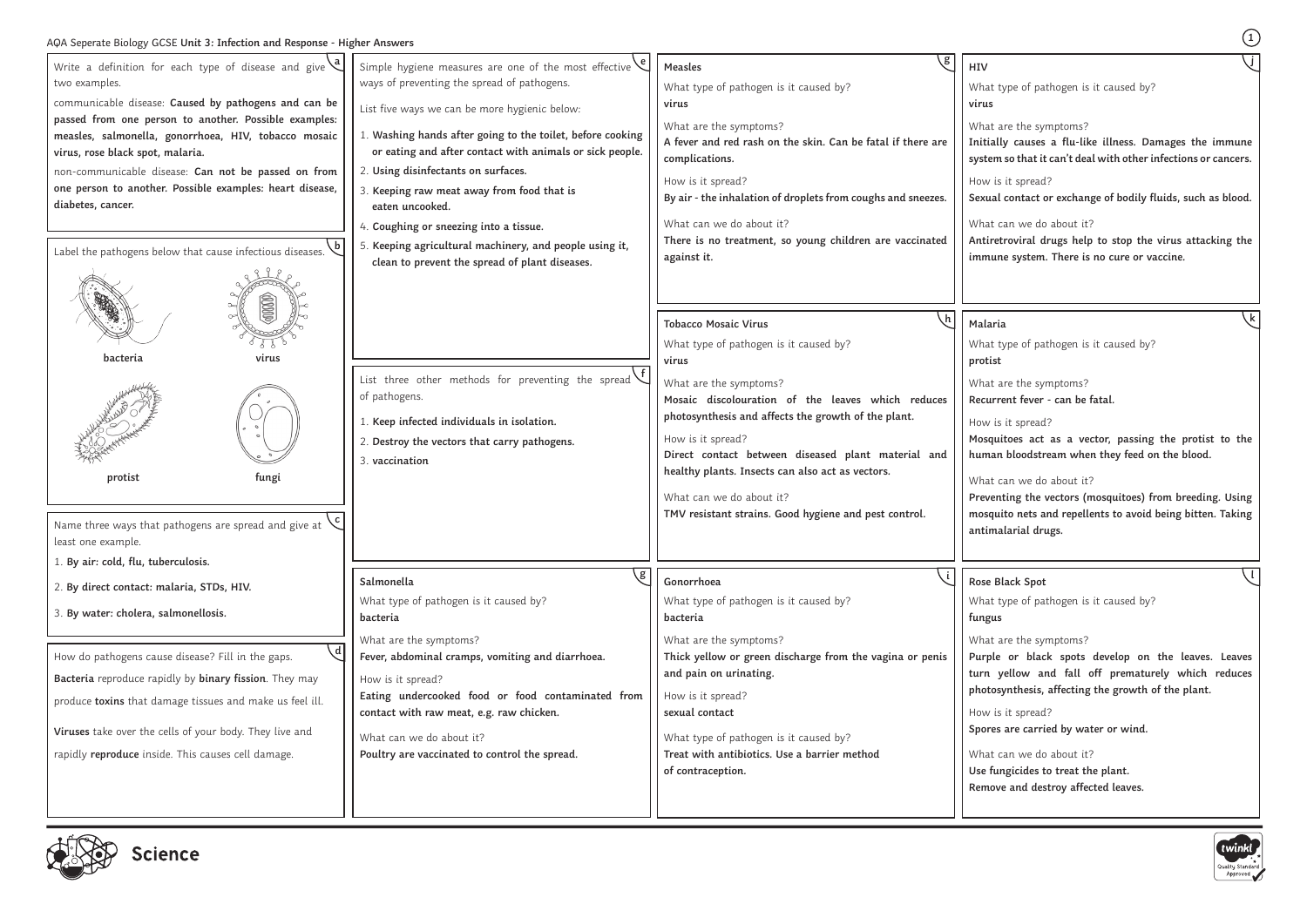# AQA Seperate Biology GCSE **Unit 3: Infection and Response - Higher Answers <sup>2</sup>**

| Explain how your skin prevents microorganisms getting $\left\{ \right.$<br>into your body.<br>It acts as a barrier to prevent pathogens reaching the<br>tissues beneath. Platelets quickly form scabs to seal<br>any cuts.<br>It produces antimicrobial secretions to kill pathogens.<br>It is covered with microorganisms that act as an<br>extra barrier to entry.  | Describe each role of a white blood cell and explain how $\vee$<br>it protects you against disease.<br>(しょ)<br>Some white blood cells ingest pathogens, digesting and<br>destroying them.                                                                                                                                                                                                                                   |                           |                          |                      | Define the following terms:<br>vaccine: Dead or inactivate form of a disease-causing<br>microorganism.<br>antigen: Unique protein on the surface of cells.<br>antibody: Produced by white blood cells to recognise<br>specific antigens.<br>herd immunity: When vaccination of a significant<br>proportion of the population provides protection for<br>individuals who are not immune. | State<br>the h<br>the p<br>the o<br>Who<br>Alexa<br>Why<br>You |
|-----------------------------------------------------------------------------------------------------------------------------------------------------------------------------------------------------------------------------------------------------------------------------------------------------------------------------------------------------------------------|-----------------------------------------------------------------------------------------------------------------------------------------------------------------------------------------------------------------------------------------------------------------------------------------------------------------------------------------------------------------------------------------------------------------------------|---------------------------|--------------------------|----------------------|-----------------------------------------------------------------------------------------------------------------------------------------------------------------------------------------------------------------------------------------------------------------------------------------------------------------------------------------------------------------------------------------|----------------------------------------------------------------|
| Explain how the respiratory system is adapted to reduce<br>the entry of microorganisms.<br>The lining of the nose produces mucus and is full of hairs<br>to trap particles in the air that may contain pathogens.<br>The lining of the trachea and bronchi produce mucus which<br>is moved to the back of the throat by the cilia projections<br>of epithelial cells. | $\begin{array}{ccc} \mathbb{C}^{\infty} & \mathbb{C} & \mathbb{C} \\ \mathbb{C} & \rightarrow & \mathbb{C} \rightarrow & \mathbb{C} \end{array}$<br>Some white blood cells produce antibodies which are<br>chemicals that target specific pathogens and destroy them.<br>An antibody only works for one type of pathogen.<br>Some white blood cells produce antitoxins that counteract<br>the toxins released by pathogens. |                           |                          |                      | Describe how vaccinations prevent illness.<br>1. Introduce small quantities of dead or inactive virus;<br>2. this stimulates white blood cells to produce antibodies;<br>3. if the live pathogen enters the body, the white blood<br>cells recognise it and respond quickly so you don't<br>get ill.                                                                                    | dam<br>Wher<br>Synt<br>from<br>Wha<br>1.7e<br>$2.$ C<br>3. W   |
|                                                                                                                                                                                                                                                                                                                                                                       | Tick the correct boxes.                                                                                                                                                                                                                                                                                                                                                                                                     | <b>Treats</b><br>Symptoms | Kills<br><b>Bacteria</b> | <b>Kills Viruses</b> | $\lfloor h \rfloor$<br>Fill in the missing words:<br>The use of <i>antibiotics</i> has greatly reduced the deaths from<br>infectious <b>bacterial</b> diseases. However, the evolution of<br>strains that are resistant to antibiotics is a concern.<br>Antibiotics are specific which means they only work                                                                             | Desci<br>precl<br>cells,<br>clinio<br>Start<br>If it           |
| $\mathsf{c}$<br>Explain how the digestive system is adapted to reduce<br>the entry of microorganisms.<br>The stomach produces hydrochloric acid that destroys<br>pathogens.                                                                                                                                                                                           | painkillers<br>antibiotics                                                                                                                                                                                                                                                                                                                                                                                                  |                           |                          |                      | against certain bacteria.                                                                                                                                                                                                                                                                                                                                                               | doub<br>is. N<br>patie                                         |



where the following drugs were discovered.

teart drug digitalis: **foxglove** 

the painkiller aspirin: **willow**

antibiotic penicillin: Penicillium mould

discovered penicillin?

## **Alexander Fleming**

is it difficult to discover new medicines?

**You need to find a chemical that kills bacteria without damaging human cells.**

re do most new drugs now come from?

ical trials: **To use healthy volunteers and patients. Starting off with very low doses to check for side effects. If it is safe it is tested on patients.**

ble-blind trials: T<mark>hese tell you how effective a medicine</mark> **is. Neither the patient or the doctor know whether the patient has been given a placebo or the real drug.**



**i**

**Synthesised by chemists in a lab, but they might still start from a chemical extracted from a plant.**

at has to happen before a drug can be used?

1. **Test whether the drug is effective against the disease.**

heck that the drug is not toxic.

3. **Work out what dose to use.**

ribe each process of drug testing.

preclinical testing: **This happens in a laboratory using cells, tissues and animals.**

**j**

**k**